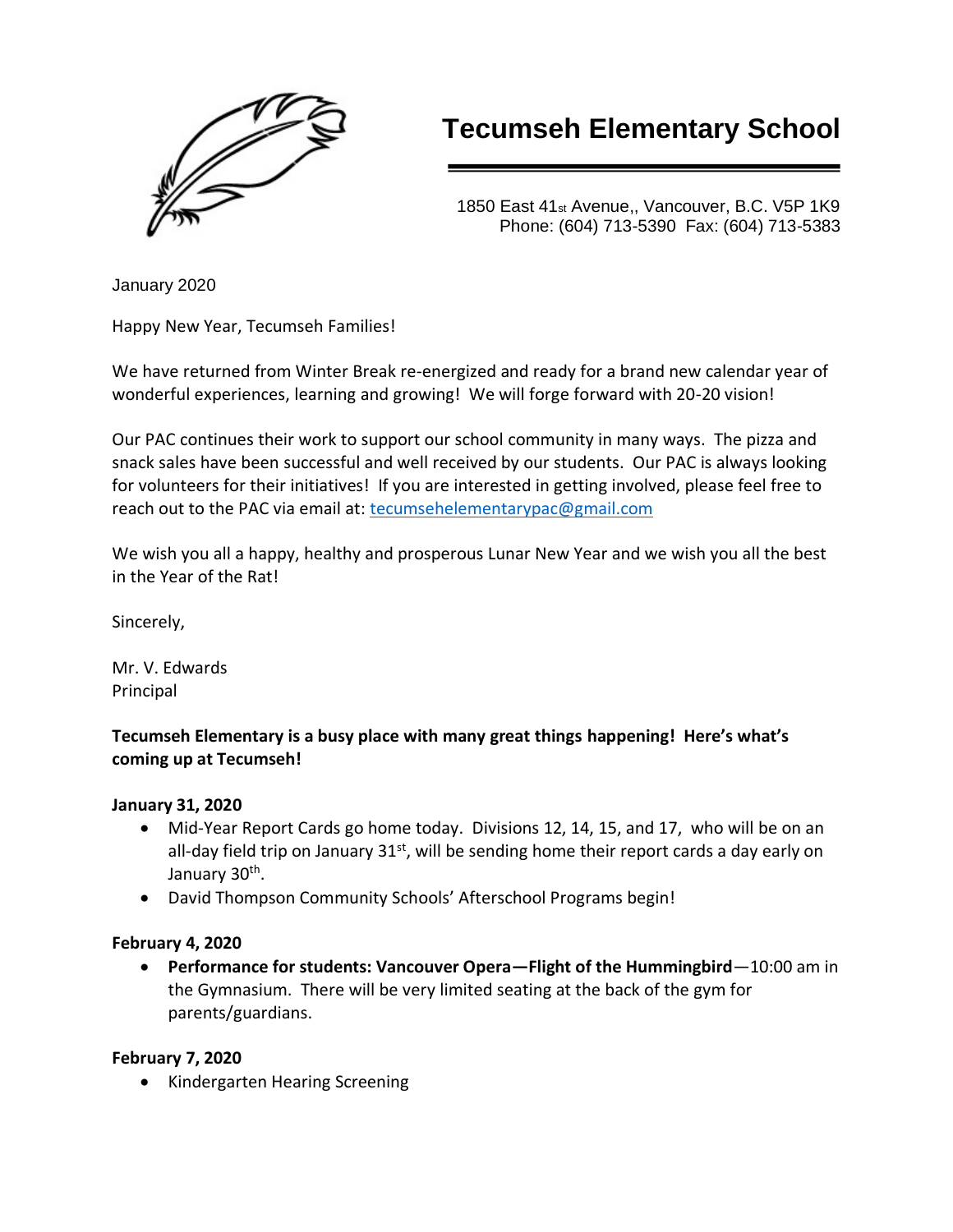#### **February 13, 2020**

• Little Riders Snowboarding for K-3 students **in the Tecumseh gym** (no snowsuits needed!)

#### **February 14, 2020**

• District-Wide Professional Day—school is not in session for students

#### **February 17, 2020**

• Family Day—School is not in session

#### **February 20, 2020**

• PAC Meeting in the Library 6:00—7:00 pm

#### **February 21, 2020**

• **Performance for students: Foothills Brass Quintet**—9:15 am in the Gymnasium. There will be very limited seating at the back of the gym for parents/guardians.

#### **February 26, 2020**

- Goal Setting Conferences with Teachers—Early Dismissal at 2:00 pm
- Pink Shirt Day

#### **February 27, 2020**

• Goal Setting Conferences with Teachers—Early Dismissal at 2:00 pm

#### **Traffic around Tecumseh continues to be a concern:**

Thank you to all who have heeded our requests to keep the area immediately adjacent to the school (East side of Commercial Street at East 41<sup>st</sup> Avenue) clear of vehicle traffic. The street is signed by the City of Vancouver as "No Stopping 8:00 am—5:00 pm". The rationale behind this signage is to keep the area clear for emergency vehicles should we ever need them. Parking along the curb in this zone creates a bottleneck of traffic as people attempt to pull into Commercial Street from East 41<sup>st</sup> Avenue, and pull out of Commercial Street to access East 41st Avenue.

Recently, it was witnessed by both staff and parents, numerous near-misses on Commercial Street. It appears that some families are parking illegally (in No Stopping/No Parking zones), and having their children jay-walk across Commercial Street during the busiest traffic time in the morning. This is very dangerous for our students.

Please be reminded that the entire East side of Commercial street from the driveway, south to East 43<sup>rd</sup> has been signed by the City of Vancouver as 3 minute parking. This is to provide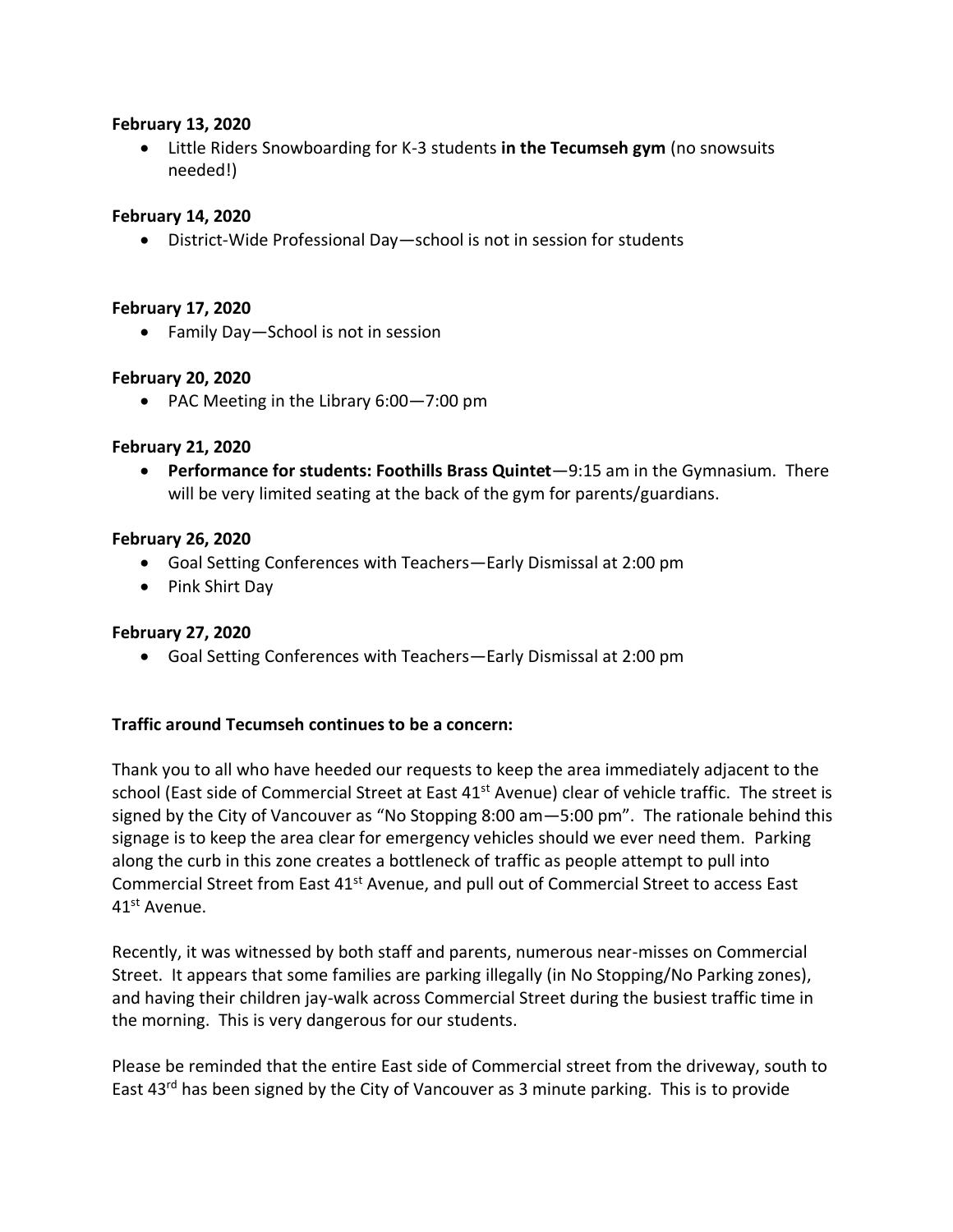families with a place to park their car, and walk their child into the school and to help alleviate congestion immediately adjacent to the school. Beatrice Street and East 43rd Avenue are also viable places to drop off students. **Please do not use the staff parking lot to drop off/pick up students.**

By-law enforcement at the City of Vancouver as well as the Vancouver Police Department have been notified of our concerns and will come around Tecumseh randomly to ensure safety.

**The safety of our students and pedestrians is everyone's responsibility.** Please pay close attention to, and abide by the road/parking signage around the school.

## **A message from our Grade 4/5 students in Division 8—Zero Waste!**

The grade 4s and 5s in Division 8 have been learning about how to reduce the amount of waste that goes into our landfills and oceans by participating in the City of Vancouver's "Zero Waste" workshops over the past couple months. They worked on "Garbage Art" projects in class. It took about one week to collect the garbage from their homes and community, and two weeks to create the art in class. Division 8 successfully diverted plastic, cardboard, chopsticks, paper, straws, popsicle sticks, clay, bottles, containers, tissue boxes, coffee cup lids, plastic bags, and bottle caps from the waste bin. They created a musical instruments (drums), a toy boat, a logo design, sunglasses, a toy car, a model room/house, toy figures to play with, and a pencil case. Division 8 hopes that other Tecumseh students can make art out of their garbage at home as well!



Division 8 and their Zero Waste Projects